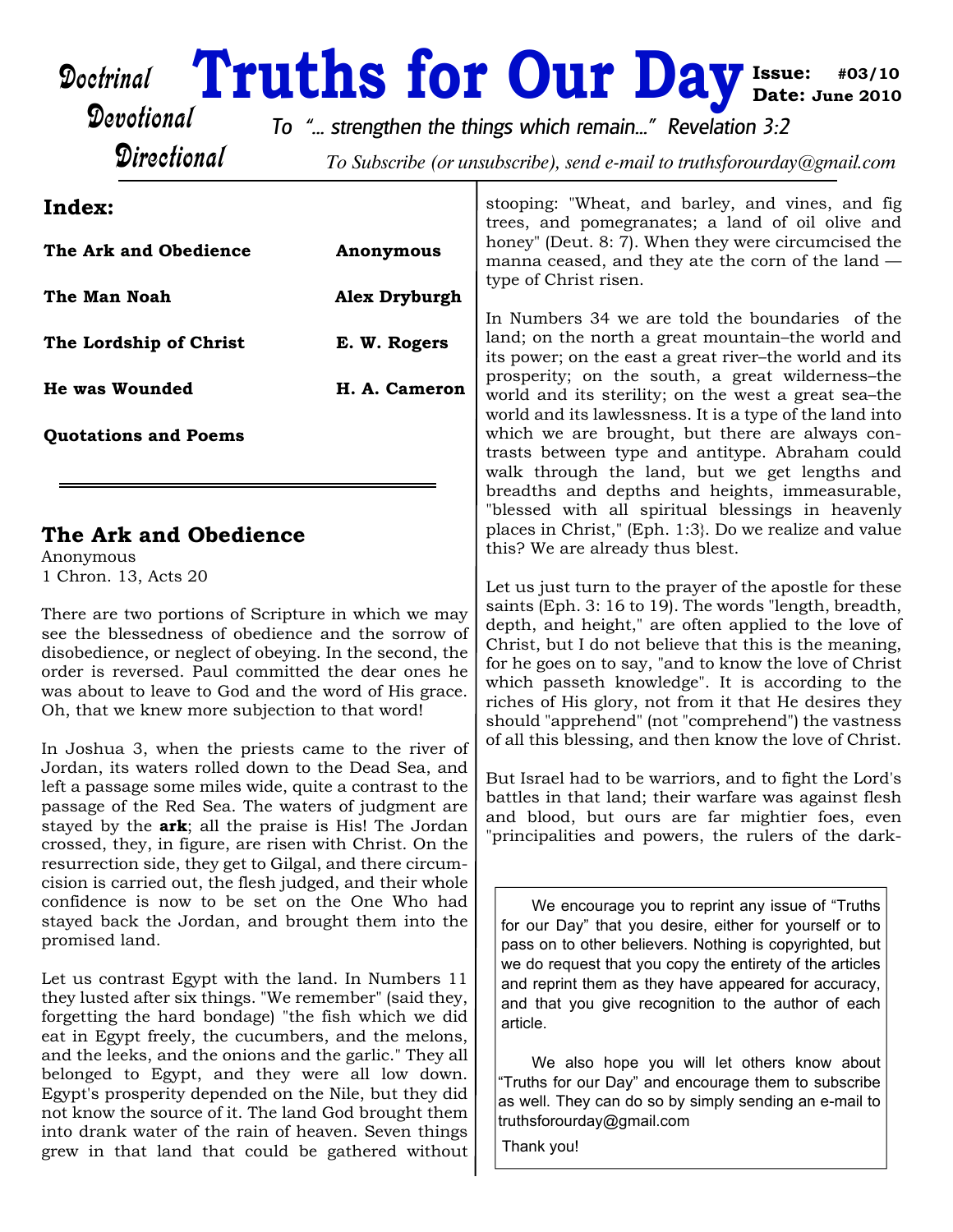#### Truths for our Day Page

ness of this world, spiritual wickedness in high places", and we are no match for these in ourselves. God forbid that we should ever trust in ourselves, for we are only earthen vessels. In Eph. 6 we get our equipment for this warfare. There is never anything lacking on God's side. He has given us all things that pertain to life and godliness. We can always praise Him, though we have so much to mourn over in ourselves. In this armor there is, as has often been pointed out, nothing for the back. Never turn your back on the foe. We are always more than conquerors if our confidence is in the Lord. "Stand, therefore, having your loins girt about with truth." Let us become acquainted with it, let us hold it tighter; it is strength-giving when we have it tight about ourselves.

"And having on the breastplate of righteousness" this is practical righteousness. So Paul exercised himself to "always have a conscience void of offence toward God and toward men".

"Taking the shield of faith" — the Roman shield was generally sufficiently large to cover the whole body. Let us use it well — "wherewith ye shall be able to quench all the fiery darts of the wicked one". Satan cannot touch you if faith is kept up, together with prayer. "Finally, my brethren, be strong in the Lord, and in the power of His might". It is the very same word in Paul's prayer in chapter one, "the exceeding greatness of His power ... which He wrought in Christ". That power which stayed the Jordan is what these must have who fight these battles.

Jericho was the first obstacle to the Israelites after crossing the Jordan, and the **ark** goes with them, "Be strong in the Lord, and in the power of His might". On the seventh day the people surrounded the city seven times, and then a great shout went up from those who became "more than conquerors", for they had spoil. It is when we are obedient that we are strong in the Lord. Then we have the other side, Ai. They fall back on their own understanding, and do not seek the Lord's mind. They only send a few men up and get defeated. They had not on the breastplate of righteousness. They could not cover up the Babylonish garment and the wedge of gold from His eyes. They were not strong in the Lord. They had to be searched and the sin judged, and Achan and his family stoned, before they were clear of the evil in their midst.

Now turn to 1 Chron. 13; David makes much more of the **ark** than Solomon. Solomon makes more of the brazen altar, but David is on a higher level. David was always able to turn to the Lord. In his darkest hour, when Ziklag was destroyed, he encouraged himself in the Lord. It is a gloomy picture we have of Solomon's old age, but David's last words are very bright. He constantly recovers. He has a nimbleness of faith, which leads him always to the Lord.

Very often when the Lord has enabled us to shine for Him our darkest hour is at hand. When David had escaped from Saul, he said in his heart, "I shall now one day perish by the hand of Saul"; all declension begins in the heart.

Here in 1 Chron. 13, "David consulted with the captains and with every leader", a natural thing to do, but he should have sought the Lord's mind first. A sad path is thus begun. He put those first and the Lord last (verse 2). We should always put Him first, and throughout.

We may do a right thing in a wrong way. We all know how before this the Philistines had adopted this course, for they knew no better. They sent the **ark** home on a new cart. It was very well for them, for God had not given them instructions. Let us beware of human reason. Do not let us be imitators of apparent success. Let us be subject to the word of God, and let us do nothing without it. We get on broad, dangerous, sinful ground if we get away from it. Do not ask, "What does it condemn?" but "What does it enjoin?" "And when they came to the threshing floor of Chidon, Uzza put forth his hand to hold the **ark**, for the oxen stumbled. And the anger of the Lord was kindled against Uzza, and He smote him, because he put his hand to the **ark**: and there he died before God." That could not have occurred if they had not had the new cart. "And David was afraid of God that day, saying, How shall I bring the **ark** of God home to me?" What a contrast between the experience of Obed-Edom and that of David!

Now we find David was being trained. In 1 Chron. 14, "David inquired of God". This was better than consulting captains, however able. So a breach is made on his enemies, not on Uzza; and again he gets God's mind (verses 8 to 4 ).

God has said, "I will instruct thee and teach thee." What a shame if we do not get His guidance! "David did as God commanded him", so he proved the blessedness of getting His mind and carrying it out.

In the next chapter, having learned his lesson, he can now say, "None ought to carry the **ark** of God, but the Levites, for them hath Jehovah chosen to carry it". "For because ye did it not at the first,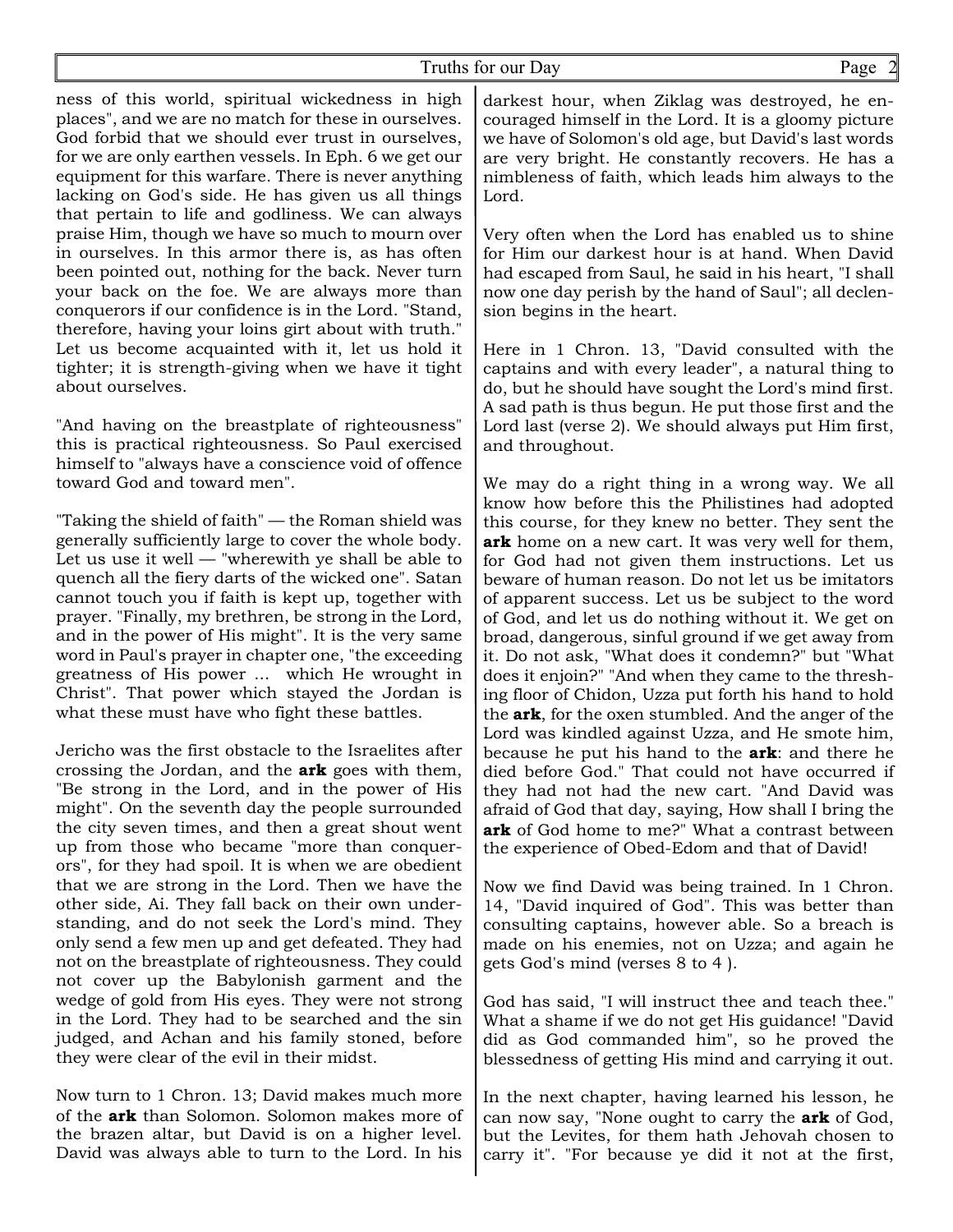#### Truths for our Day Page 3

Jehovah our God made a breach upon us, for that we sought Him not after the due order" (verses 2, 12, 13). What a lesson is this for us! It is not simply to show us David's mistake, but for our sakes also it is written. May we ever seek to do things in "the due order". There is no failure in the love that gives the light for every circumstance; let us get it. Have we not often been tripped up and led astray by relying on the counsel of others instead of seeking the light of God's word.

"God helped the Levites." We may sometimes shun that which is not very easy for us by slipping aside from the path of obedience, but oh, what a blessing for them to have His help and power! It led to worship. May this be our portion too.

"And Michal the daughter of Saul . . . saw king David dancing and playing: and she despised him in her heart." We may be despised by the world, but what matters if we have the Lord's approval?

## **The Man NOAH** Gen.6:9

Alex Dryburgh

Noah was a man who built two things. He built an **Ark** and he built an **Altar**. God told him to build the ark. God did not tell him to build the altar. If there had not been an ark there certainly would not have been an altar. In the ark we see what the Lord did for Noah and in the altar we see his appreciation for what God did for him He built an altar and took of every clean bird and every clean beast and offered a sacrifice. If there had been no John 11, where Lazarus was raised from the dead, there certainly would have been no John 12 with the worship of Mary. Notice four things about Noah.

- 1. The favor he found.
- 2. The testimony he bore.
- 3. The communion he enjoyed.
- 4. The obedience he rendered.

#### **THE FAVOR HE FOUND**

"Noah found grace in the eyes of the Lord," (Gen. 6:8). Let us never forget what the grace of God has done for us, what it is doing for us, and what it will yet do for us. It saves us, Eph. 2:8: "For by grace are ye saved through faith and that not of yourselves, it is the gift of God; not of works, lest any man should boast." It strengthens us. 2 Tim.2:1, We have to be "strong in the grace that is in Christ Jesus". It sanctifies us. Titus 2:11-13: "The grace of

God that bringeth salvation hath appeared to all men, teaching us that denying ungodliness and worldly lusts, we should live soberly, righteously, and godly in this present world". It satisfies us. 2 Cor.12:9: "My grace is sufficient for thee: for my strength is made perfect in weakness." "Why have I found grace in thine eyes ... seeing I am a stranger?" (Ruth 2:10).

" Twas grace that wrote my name, In life's eternal book:

Twas grace that gave me to the Lamb; Who all my sorrows took."

"By the grace of God I am what I am" (1 Cor. 15:10).

#### **THE TESTIMONY HE BORE**

He was a righteous man. Perfect, blameless, and upright in his generation. One of the first things said about Noah was he was a righteous man (Gen. 6:9). One of the last things said about Noah is that he was "a preacher of righteousness" (2 Pet. 3:10). What the man was, the man preached. He was a man that had the approval of God. He was a man of integrity.

#### **THE COMMUNION HE ENJOYED**

"Noah walked with God.

To wait on God, no time is lost. Wait on, Wait on.

- To talk with God, no breath is lost. Talk on, Talk on.
- To walk with God, no strength is lost. Walk on, Walk on."

"They that wait upon the Lord shall renew their strength," (Isa. 40:31). He who speaks most to God speaks best for God. Enoch walked with God when the patriarchs went astray. Noah walked with God when the world went astray. Job walked with God when his family went astray. Gaius walked with God when the assembly went astray.

#### **THE OBEDIENCE HE RENDERED**

"Thus did Noah; according to all that God commanded him so did he," (Gen. 6:22).

"Trust and obey, for there's no other way; To be happy in Jesus; But to trust and obey."

If you turn to Ezekiel 14:14, you will find three men in one verse, and they were men that were righteous, Noah Job and Daniel. Noah was righteous when the world went astray, Job righteous when his family went astray, and Daniel righteous when the nation went astray.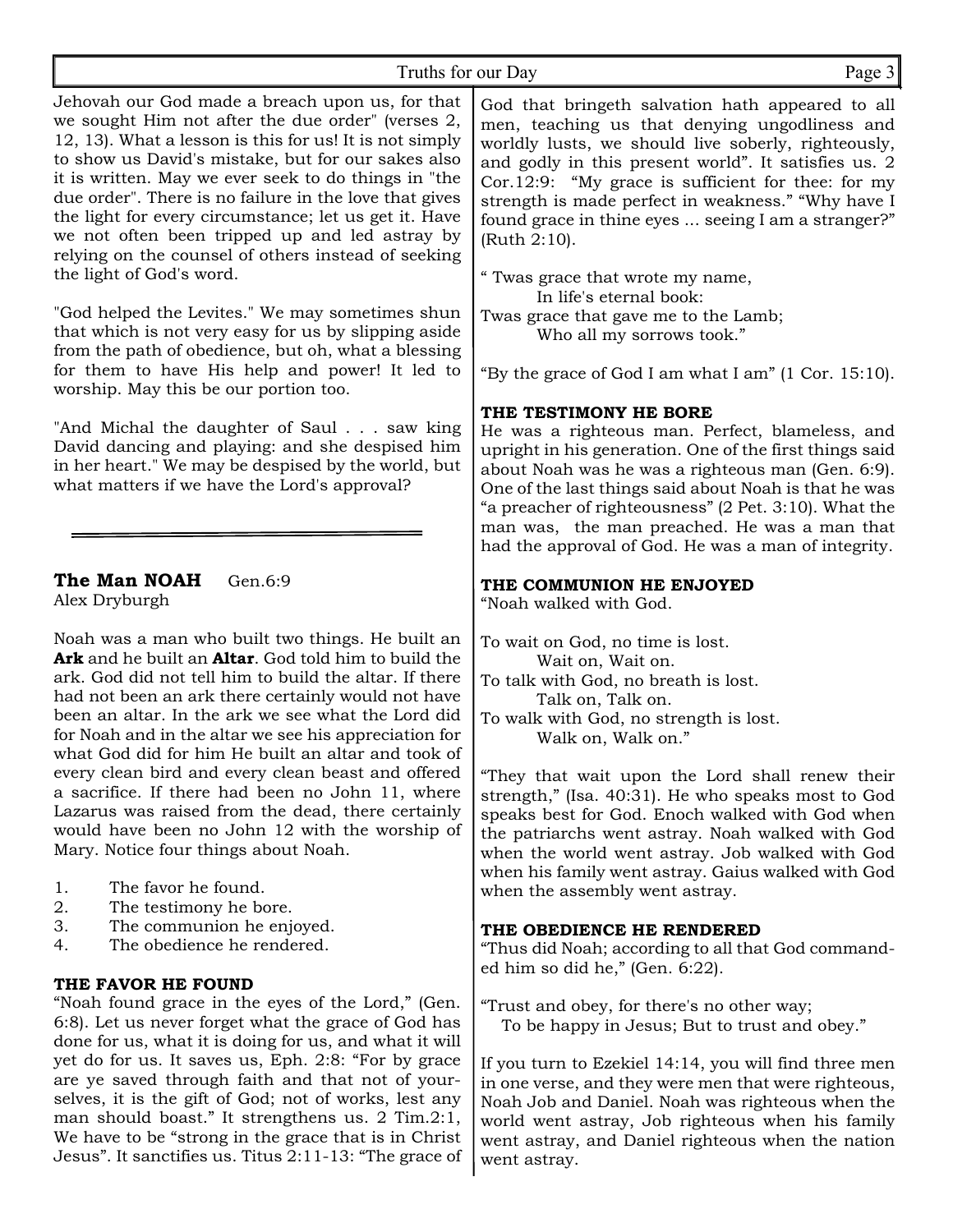| Truths for our Day                                                                                                                                                                                               | Page 4                                                                                                                                                                                                                                                                                                                        |
|------------------------------------------------------------------------------------------------------------------------------------------------------------------------------------------------------------------|-------------------------------------------------------------------------------------------------------------------------------------------------------------------------------------------------------------------------------------------------------------------------------------------------------------------------------|
| THE SACRIFICES HE OFFERED<br>He took of every clean beast and of every clean bird<br>and he sacrificed them on the altar, (Gen. 8:20).                                                                           | himself up in the temple of God claiming that he i<br>God, and demanding the worship of all within hi<br>jurisdiction $(2$ Thess. $2:4$ ; Rev. 13:15).                                                                                                                                                                        |
| This shows us the purity of the sacrifice. Everything<br>about Christ was pure. His thoughts were pure.<br>Whatsoever things were pure was the meditation of<br>his mind. His words were pure. "The words of the | The believer, by the Spirit of God calls Jesus "Lord"<br>(1 Cor. 12:3) and rightly so, because not only is H<br>so spoken of in the Old Testament (Psalm 110:1 and                                                                                                                                                            |
| Lord are pure words", (Ps. 12:6). His heart was<br>pure. "Clean hands and a pure heart," (Ps. 24:4).                                                                                                             | Matt. 22:22, 43 and 44) but by His resurrection from<br>the dead "God has made (i.e. vindicated) that sam                                                                                                                                                                                                                     |
| His feet were pure;                                                                                                                                                                                              | Jesus  both Lord and Christ" (Acts 2:36). At Hi                                                                                                                                                                                                                                                                               |
| "A perfect path of purest grace,<br>unblemished and complete;<br>Was He the spotless Nazarite,<br>pure even to the feet.<br>In softness unresisting                                                              | birth it was announced that the One born wa<br>"Christ the Lord" (Luke 2:11), yet during His lifetim<br>it was evident that man in general, and the disciple<br>in particular, did not fully understand the fact. Afte<br>He was raised from the dead Thomas called Him "M<br>Lord" (John 20:28), and Peter so proclaimed Him |
| the rough and ruthless touch;                                                                                                                                                                                    | but the mass of mankind did not believe it. The goo                                                                                                                                                                                                                                                                           |
| In purity consisting<br>as not another such.                                                                                                                                                                     | news, however, was spread far and wide that "If tho<br>shalt confess with thy mouth Jesus as Lord, an                                                                                                                                                                                                                         |
| In every feature flawless,<br>in every aspect fair                                                                                                                                                               | believe in thine heart that God hath raised Him fror<br>the dead thou shalt be saved" (Romans 10: 9). The                                                                                                                                                                                                                     |
| The search of sinners lawless,<br>could find no blemish there."                                                                                                                                                  | acknowledgment, then, of the Lordship of Christ i<br>vital if one is to be saved from the penalty of his sins<br>as well as if the life is to be adjusted to the glory of                                                                                                                                                     |
| $\mathbf{r}$ and $\mathbf{r}$ and $\mathbf{r}$ and $\mathbf{r}$                                                                                                                                                  |                                                                                                                                                                                                                                                                                                                               |

Have you ever noticed that where Christ is presented as the sin offering, His sinlessness is also presented? Notice 1 John 3:5: "He was manifested to take away our sins, and in him no sin". 1 Pet. 2:22-24, "Who did no sin, neither was guile found in his mouth … Who His own self bare our sins in his own body on the tree". Then 2 Cor. 5:21: "He hath made him to be sin for us, who knew no sin; that we may be made the righteousness of God in him". In Isa. 53, where Christ is seen as the sin offering and the trespass offering, in that chapter we read, "He had done no violence, neither was any deceit in his mouth" (Isa. 53:9). In Lev. 6:17 where you read about the meal offering, we are told it is most holy, as is the sin offering and the trespass offering.

"Without a trace of Adam's sin as man unique in origin All fair without, all pure within, Our blessed Lord."

(to be continued)

## **THE LORDSHIP OF CHRIST**

E. W. Rogers

We did not live in those days when the Ruler of the old Roman world was called LORD. The notion of the divine right of Kings has been temporarily exploded, though to be sure it will be revived in days yet to come, when the Man of Sin will set

s "Lord" hly is He  $.0:1$  and ion from at same . At His orn was lifetime disciples ict. After Him "My ed Him, he good. "If thou ord, and lim from 9). The Christ is his sins. glory of God and the good of its owner. In these papers we shall seek to set out something of what the Scriptures teach touching this matter.

#### **He is Lord of All**

Thus declared Peter in the house of Cornelius (Acts 10:36). This bracketed phrase must, indeed, have struck the centurion with astonishment. That the claim of universal lordship should be made for Jesus the Nazarene was nothing if not remarkable. Peter is emphatic. Of Him alone could this be said: He, and He alone, is Lord of all. And His Lordship extends not only to persons, Jew and Gentile, all men alike, but also to "all things." The limitless immensity of the universe is now-a-days acknowledged by man as the result of his scientific discoveries, but little do most scientists appreciate that the Universal Lord of all the domain, a fraction of which bewilders them, is the Christ of God, the babe of Bethlehem's manger, the sufferer on Calvary's Cross. This is a truth which should bring the utmost peace to the hearts of God's people, for that Lordship is not a mere nominal one, it is one that He actively exercises in the interests of His own now, as one day He will actively enforce it to "the glory of God the Father" (Phil. 2:11).

Even the winds and the waves obeyed Him. The fish brought the money to His feet. The demons released their captives at His bidding. Disease and death vanished from His presence. He, by whose word creation in the first instance came into existence, is the One who upholds it now, and by His miracles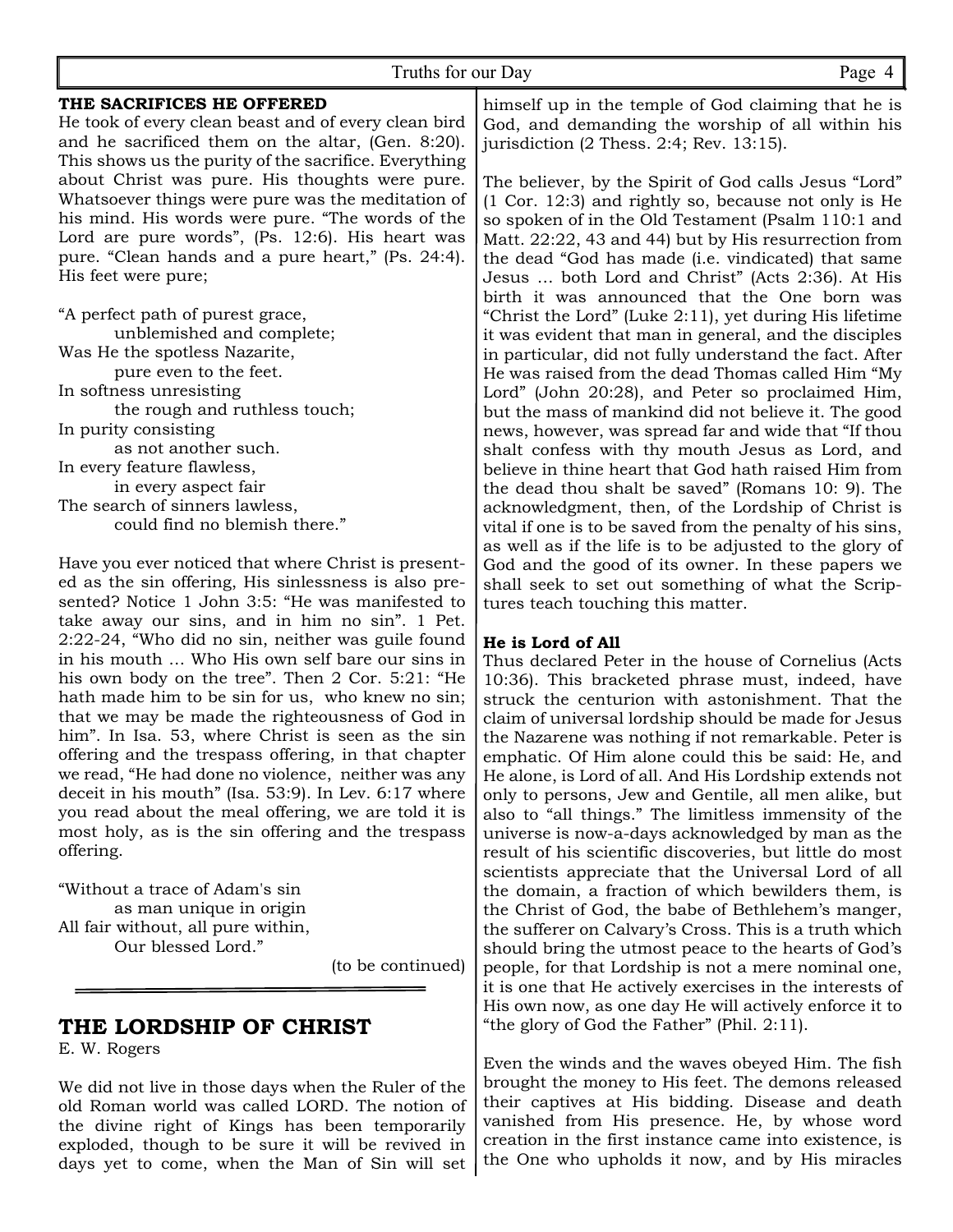Truths for our Day Page 5

displayed that He was and still is Lord of all things. His Lordship did not commence with His birth, much less with His resurrection. David addressed Him thus (Psalm 110:1) for He was eternal, His birth not being the commencement of His being. The Hebrew word Adon has its counterpart in the New Testament Greek word Kurios, and both words have a wide territory of meaning, such as Sir, Owner, Master. The Lord of all Power and Might condescended to enter human existence, not at its source in the days of Adam, but midway down the stream, when many generations had played their little part in life and had passed away; and thus He who was the root whence David sprang became also his offspring: hence it was that the Psalmist "in spirit" designated as his Master, One who was to be raised up out of his own tribe and family.

Not merely is He Lord of all things, but He is also Lord of all people. "The same Lord of all is rich unto all that call upon Him" (Rom. 10:12). Peter, under the direction of the Spirit, had gone outside the bounds of Judaism with the gospel of God's grace, and though this was an initial ministry and not permanent for him —for he was the Apostle of the circumcision (Gal. 2:8), it was perpetuated by the preaching and writings of the Apostle Paul who was entrusted with the gospel of the uncircumcision (Gal. 2:8). "Christ both died and rose, and revived, that He might be Lord both of the dead and living" (Rom. 14:9). His Lordship is over all people without limitation. That is why, in a future day, every knee will bow, and every tongue will confess that Jesus Christ is Lord no matter whether they are in Heaven, on earth or in the infernal regions (Phil. 2:10-11).

There are those who voluntarily and gladly now, in time, confess Him as Lord and, indeed, call Him "My Lord." David did so before He became incarnate (Ps. 110:1); Elizabeth did so at His incarnation (Luke 1:43); Mary did so when He was dead (John 20:13); Thomas did so when He was raised (ibid v. 28); and Paul acknowledged Him as "My Lord" when He saw Him in glory (Phil. 3:8). Have we really done this? If you will examine the lives of all these persons, despite any failures that may be detected therein, you will find that this acknowledgment affected their conduct and so molded their lives that they are worthy of our emulation. David was "the man according to God's own heart," whatever we, with a fallen nature that ever loves to grasp at the unsavory, may say touching his sin with Bathsheba and its shocking concomitants. Elizabeth's long married life had been governed by the Lordship of Christ (see Luke 1:6). Whatever may be said of Thomas' skepticism, we cannot but believe that in

reverence he shrank from implementing his own suggestion, his words expressing the deep and lasting conviction of his heart. And who can doubt that Mary's whole life from the time of her mighty deliverance was governed by the glad surrender of herself entirely to her Owner-Lord? And the converted history of Saul of Tarsus, which began with the word "Lord" is eloquent testimony to the fact that it was not in word only, but in deed that he owned Christ Jesus as his Lord.

Indeed, it was his habit when referring to Him historically to give Him the title "Lord Jesus." For instance, in referring to the grace of the Lord Jesus, who "though He was rich yet for our sakes He became poor" (2 Cor. 8:9), he did not speak of "Jesus" but gave Him His title. Similarly, when he says "The night in which the Lord Jesus was betrayed" (1 Cor. 11:23). How strange, then, that so many today fail to give Him His due when speaking or preaching of Him, yet they ascribe to His apostles the prefix "Saint" to which they are not specially entitled above any other of His people! We should eschew this snare.

But there are those who "deny the Lord that bought them" (2 Peter 2:1). Here, confessedly, the word "despot" is used, but the gist is the same. They repudiate His proprietary rights over them, whose they were by creation and by whom they have been purchased when "He sold all that He had, and bought the field" in order to acquire the treasure within it (Matt. 13:44). "Our lips are our own: who is lord over us?" they say (Ps. 12:4). They are utterly lawless, insubordinate, rebellious. But their day will come to an end. His Lordship implies His deity.

#### **Implies His Deity**

This is seen in the use of the word Kurios in the New Testament for the word Jehovah in the Old. Kurios is Greek and Jehovah is Hebrew, and Isaiah 40:3 is quoted in Matthew 3:3, which respectively gives these words. The identification is indubitable. John was the forerunner, preparing the way of Him who was God manifest in flesh. There are many such passages in the New Testament, and sometimes it is not easy to determine whether the title refers to the Lord Jesus or to God, the statements concerned being applicable to both because they are co-equal each with the other. This is all the more remarkable seeing that the early Christians were, for the most part, Jews and, therefore monotheistic. They could not on any account sanction the thought of more than one God, but they saw, by faith, in the person of the Lord Jesus "the true God" (1 John 5:20). In fact, it may be that James uses the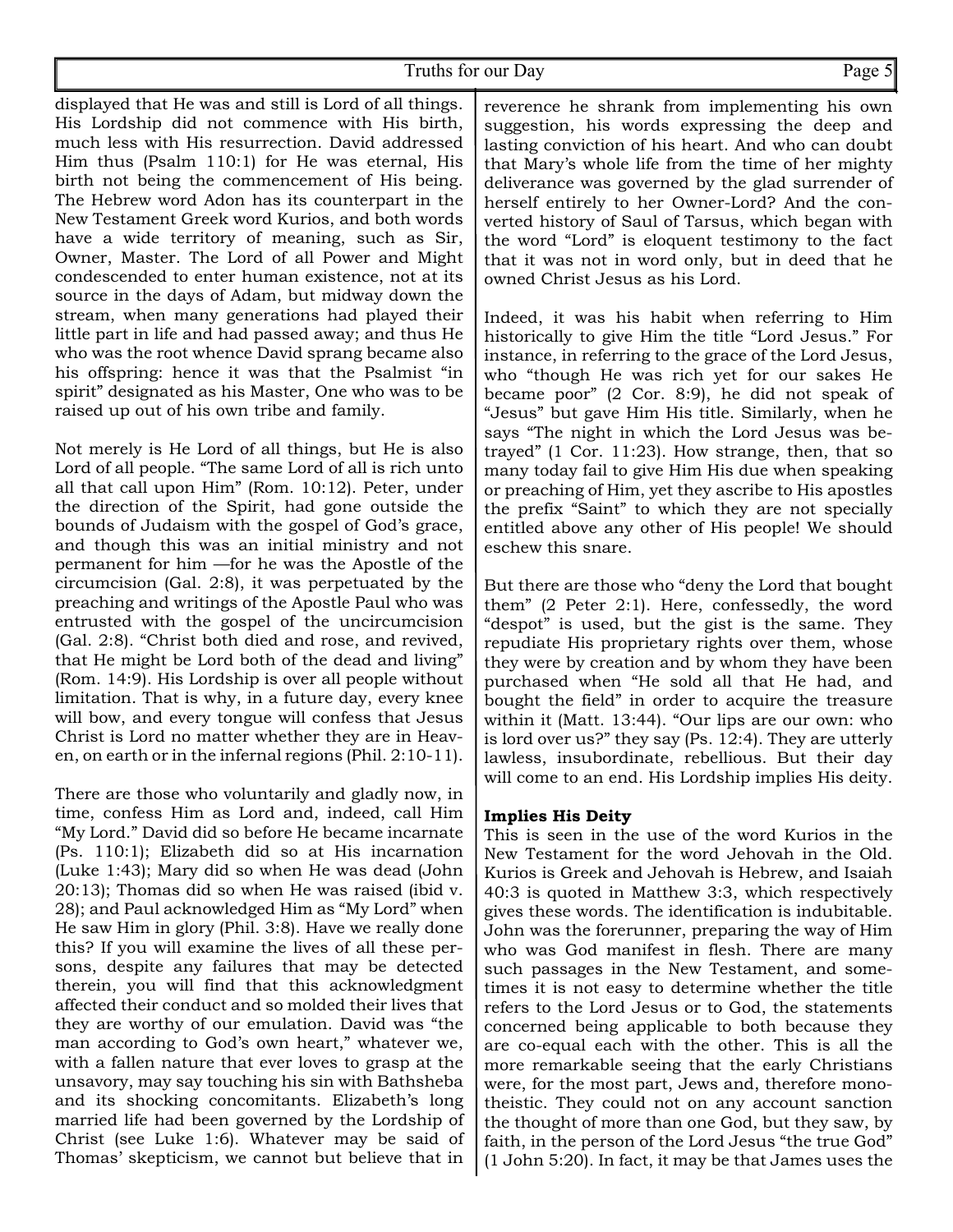conjunction "and" in an explanatory way in his Epistle (1:1) and we might read his words as "James, a servant of God, and of the Lord Jesus Christ."

We must not suppose that everyone who addressed the Lord Jesus by the word Kurios recognized this truth. Sometimes, indeed very often, in the days of His flesh those who approached Him thus meant no more than "sir" or "master," an acknowledgment of superiority with the view of getting a need met. This is clearly seen in the English version of John 4:11 and the reader will discern other like cases. In John 9:36 the word "Lord" appears to have the lesser sense: but in verse 38 the greater, for the erstwhile blind man believed.

The recognition of this will give us to see the true significance of the word "worship" in its many occurrences in the Gospels. It does not always imply that the worshipper intelligently apprehend the deity of the One before him. It often was no more than an act of respect, specially in view either of need or of gratitude. But the title Lord, certainly denotes authority.

#### **Denotes Authority**

This is clearly seen in such a passage as John 13:13 and 14. The apostles called the Lord Jesus "Master (Teacher) and Lord," but the Lord Jesus reverses the order and speaks of "Lord and Teacher." The circumstance was that of His having washed the disciples feet: He had given them a lesson in action, not in speech. That action called for imitation, and such imitation could only be acknowledged as a binding duty if they recognized His Lordship over them. How easy it is for us all to be more occupied with the Word than with practice. Luke records "all that Jesus began both to do and to teach" (Luke 1:1), putting action before speech. The two on the Emmaus road spoke of the Lord as one "mighty in deed and word before God and all the people" (Luke 24:19), and here in the Upper Room the Lord Himself places His authority before His teaching. For if His authority be repudiated His teaching will have no effect. But own His Lordship, then His teaching at once becomes authoritative and binding.

It was this that Paul sought to press on the Corinthians, who were apt to ignore his teaching. "If any think himself to be a prophet, or spiritual, let him acknowledge that the things that I write unto you are the commandments of the Lord. If he does not recognize this, he himself should not be recognized" (1 Cor. 14: 37-38 NEB). Paul was not imposing on the Corinthians his own fancies or whims, for they could never be binding. But the Lordship of Christ implies that His word has the effect of a command, and calls for prompt obedience.

Is this the reason why there is everywhere so much departure from scriptural patterns; why the writings of Paul are brought into question; why there seems to be a desire to evade the plain teaching of the epistles under the plea that they are written for conditions that then existed —which conditions do not obtain in our day? Many fail to see that such writings embody principles which are applicable at all times.

The reader would find it a most profitable study to go through Paul's first letter to the Corinthians and note how frequently he speaks of the Lord Jesus Christ, Jesus Christ our Lord, the Lord Jesus, and so on. It is in verses 2, 3, 7, 8, 9, 10 of the first chapter to say nothing more of the rest of the Epistle. He speaks of the "Lord of glory" (2:8): "the mind of the Lord"  $(2:16)$ ; services given by the Lord  $(3:5)$ ; the knowledge of the Lord (3:20); the examination at the coming of the Lord (4: 4-5); and so we could go on through the whole letter. The Lordship of Christ is the authority for disciplinary action (ch. 5) and the demand of cleanness of life (ch. 6). On his authority Paul can legislate in regard to marital relationships (ch. 7). To us, he says, there is but one Lord, Jesus Christ (8:6 RV). It is the Lord who has regulated touching the maintenance in material things of His servants (9:14). No less than seven times does he use the title in connection with the Lord's Supper (ch. 11, vv. 23-32). The title stands at the gateway of the apostolic teaching touching church gatherings (12:3) and the whole of chapters 12-14. Both Paul and Timothy work under the same Lord and their plans are subject to His permissive will (16:7-10).

One can imagine that the Lord, who walks in the midst of the lampstands (Rev. 1) would say to many today "Why call ye Me Lord, Lord, and do not the things that I say" (Luke 6:46). It will not suffice to say that we have preached: we have done many wonderful things; we have eaten and drunken in His presence (Luke 13:26). That will be of no avail in that day. It is all too easy for us to rest on the doctrine — and it is a scriptural one — of the eternal security of the believer and yet so to live that we repudiate day by day His claims of Lordship. That repudiation shows that we are not true believers, and are not entitled to claim the security which belongs alone to those who in truth "confess Jesus as Lord." These are solemn thoughts, and those of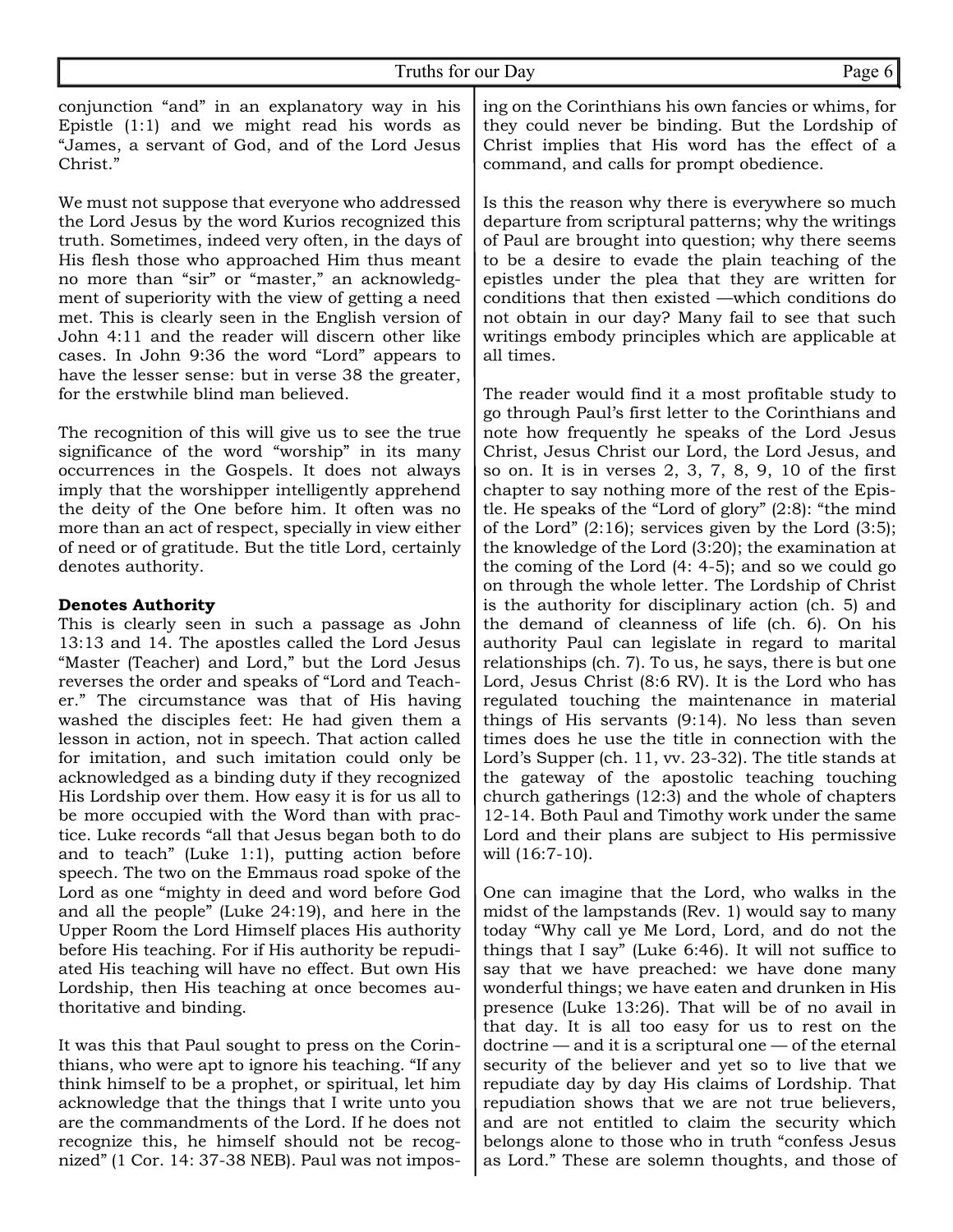us who are most vocal and who are most before the eyes of our brethren need, of all men, to be the most careful.

#### **Personal Responsibility**

Each one has a responsibility to the Lord and this Paul enforces when dealing with matters in which believers do not see eye to eye. The reader should peruse Romans 14 and the early part of chapter 15. He speaks of the master (kurios) in 14:4; of the Lord no less than three times in verse 6; and likewise three times in verse 8. He cannot stress it too much. We are not responsible to our brethren for our actions — for our liberties or for our forbiddings, but to the Lord, and each of us will give an account of himself to God. This is often forgotten and we are prone to draw a line which our brethren must toe because it is one which suits us. But not all have the same faith or the same liberty. Some are weak in their conscience, and others are strong. We must not despise nor must we condemn. They are our brethren for whom Christ died: why then should we despise them? We are not invested with judicial authority over them: why then should we judge them? It will suffice if we can give a satisfactory account of ourselves in respect of things which we allow or disallow in our own lives. That is as much as we can manage.

#### **HE WAS WOUNDED**

H.A. Cameron

Wounds, according to the definition of the surgeon, are divisions of the soft parts of the body by a mechanical force applied externally, and they are classified by their different characteristics as (1) contused, (2) lacerated, (3) penetrating, {4} perforating, and (5) incised wounds. It is remarkable that in the simple statement, "He was wounded" (Isa. 53:5), there is included each kind of wound, as we may readily see from the examination of the scriptural records concerning the sufferings of our Lord Jesus Christ.

**(1) The contused wound**, a wound produced by a blunt instrument. Such would result from a blow by the rod, as foretold in Micah 5:1, "They shall smite the Judge of Israel with a rod upon the cheek," and fulfilled, as recorded in Matthew 26:67, "They smote Him with rods" (Newberry margin), Matthew 27:30, "they took the reed, and smote Him on the head," and John 18:22, "one of the officers struck Him with a rod" (Newberry margin).

**(2) The lacerated wound**, a wound produced by a tearing instrument. Laceration of the tissues was the result of scourging, and scourging had become a fine art among the Romans at the time of the Lord's submission to its infliction. The Roman scourge was a many-tailed lash, each thong tipped with metal or ivory, so that, in the hands of a cruel expert, the sufferer might truly say, "The plowers plowed upon my back. They made long their furrows" (Psa. 129:3). The torture, the laceration, and the consequent loss of blood, often resulted in the death of the victim, but scourging, while part of our Lord's sufferings, was not to be the means of His death. Thus the prophetic word of Isaiah 50:6, "I gave my back to the smiters," finds its fulfilment as recorded in Matthew 27:26, and in John 19:1, where we read, "Then Pilate therefore took Jesus and scourged Him." And let us remember that upon His back, thus lacerated, the cross was laid as he went forth to the place called Calvary.

**(3) The penetrating wound**, a deep wound caused by a sharp pointed instrument. This we have exemplified in the wounds upon the head, produced by the crown of thorns. The Jerusalem thorn, from which that 'victor's crown' was platted, bore spicules four inches long, and, as the soldiers pressed down that cruel crown upon His head (Matt. 27:29; John 19:2), a circle of wounds insued, wounds which were deepened by the blow of the reed when they smote Him on the head (Matt. 27:30).

**(4) The perforating wound**, from the Latin word, meaning to 'pierce through,' "They pierced My hands and My feet" (Psalm 22:16). The iron spikes were driven between the bones, separating but not breaking them. Crucifixion was not practiced as a means of capital punishment among the Jews, and the words of Psalm 22 must even have puzzled the writer, but at that early date, God was thereby 'signifying what death He would die,' for to Him, who knows the end from the beginning, the Roman subjugation of the Jews at the time of Messiah's advent, and His 'cutting off' by the excruciatingly painful death of crucifixion, were all foreknown. Yea, and to our Lord by anticipation and at last in fearful reality, "The decease which He should accomplish at Jerusalem" was a matter of perfect knowledge. The prophetic words of Isaiah 53 were ever before Him, "He was wounded... He was bruised," and thus we can truly sing,

"T'was love that sought Gethsemane, or Judas ne'er had found Him; T'was love that held Him to the tree, or iron ne'er had bound Him."